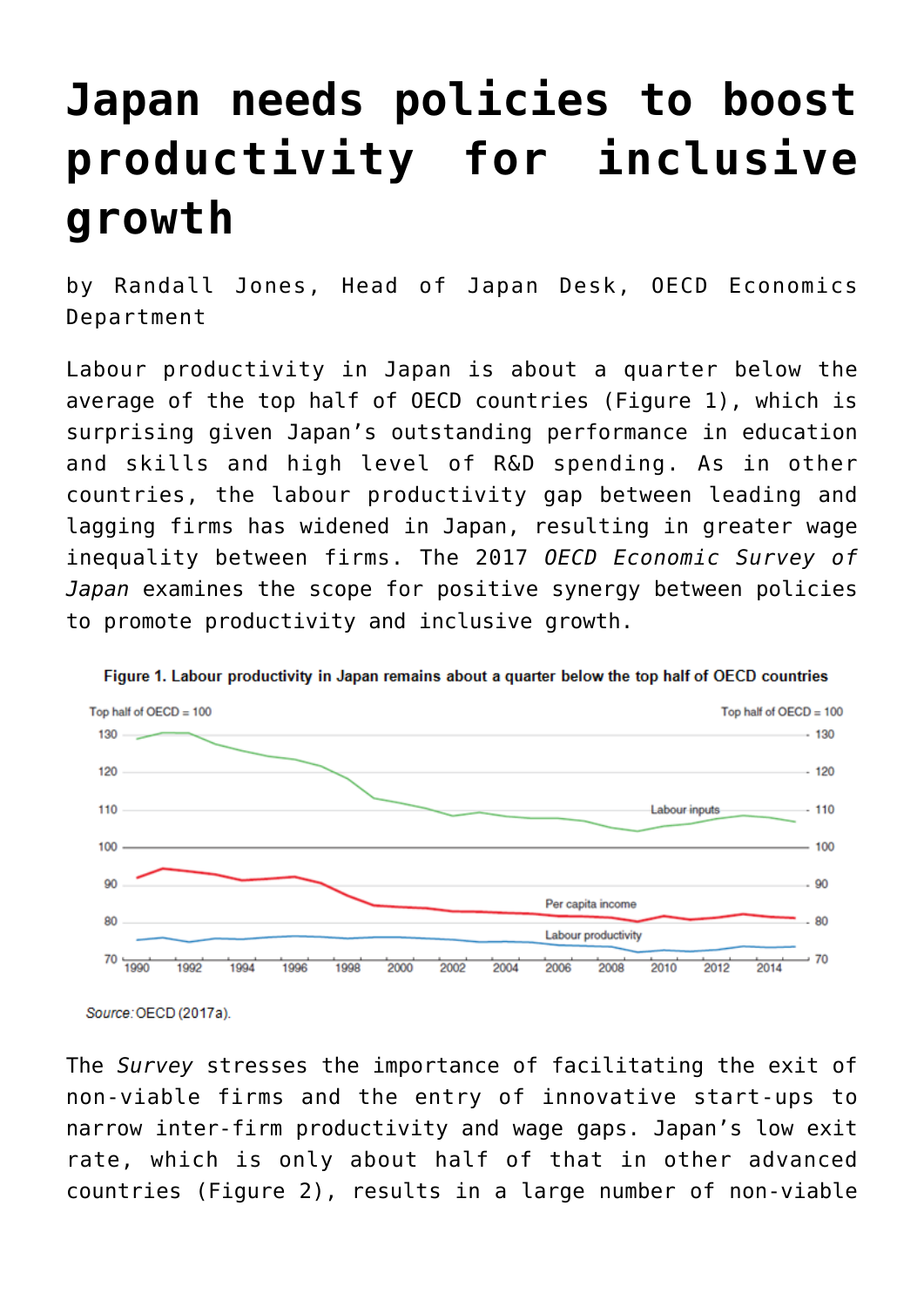firms. The widespread use of personal guarantees and the stringency of the personal insolvency regime are important impediments to firm exit. Japan's growth strategy set a goal of raising both the exit and entry rates to around 10%. Of course, increased exit of non-viable firms would raise the number of displaced workers, making it important to promote their re-employment.





Japan's firm entry rate is also well below other advanced economies (Figure 2, Panel B). Consequently, firms more than ten years old account for three-quarters of Japan's small enterprises compared to less than half in most OECD countries. The *Survey* identifies weak entrepreneurship in Japan as a major reason for the low entry rate. Indeed, the number of entrepreneurs in Japan is among the lowest in the OECD (Figure 3). Increasing entrepreneurship requires improving its image; less than a third of Japan's working-age population views entrepreneurship as a good career choice, the lowest in the OECD. The negative perception in Japan reflects a lack of perceived opportunities (7%, the lowest in the OECD), perceived capabilities (12%, the lowest) and a fear of failure (55%, the second highest).

Source: Ministry of Economy, Trade and Industry (2014).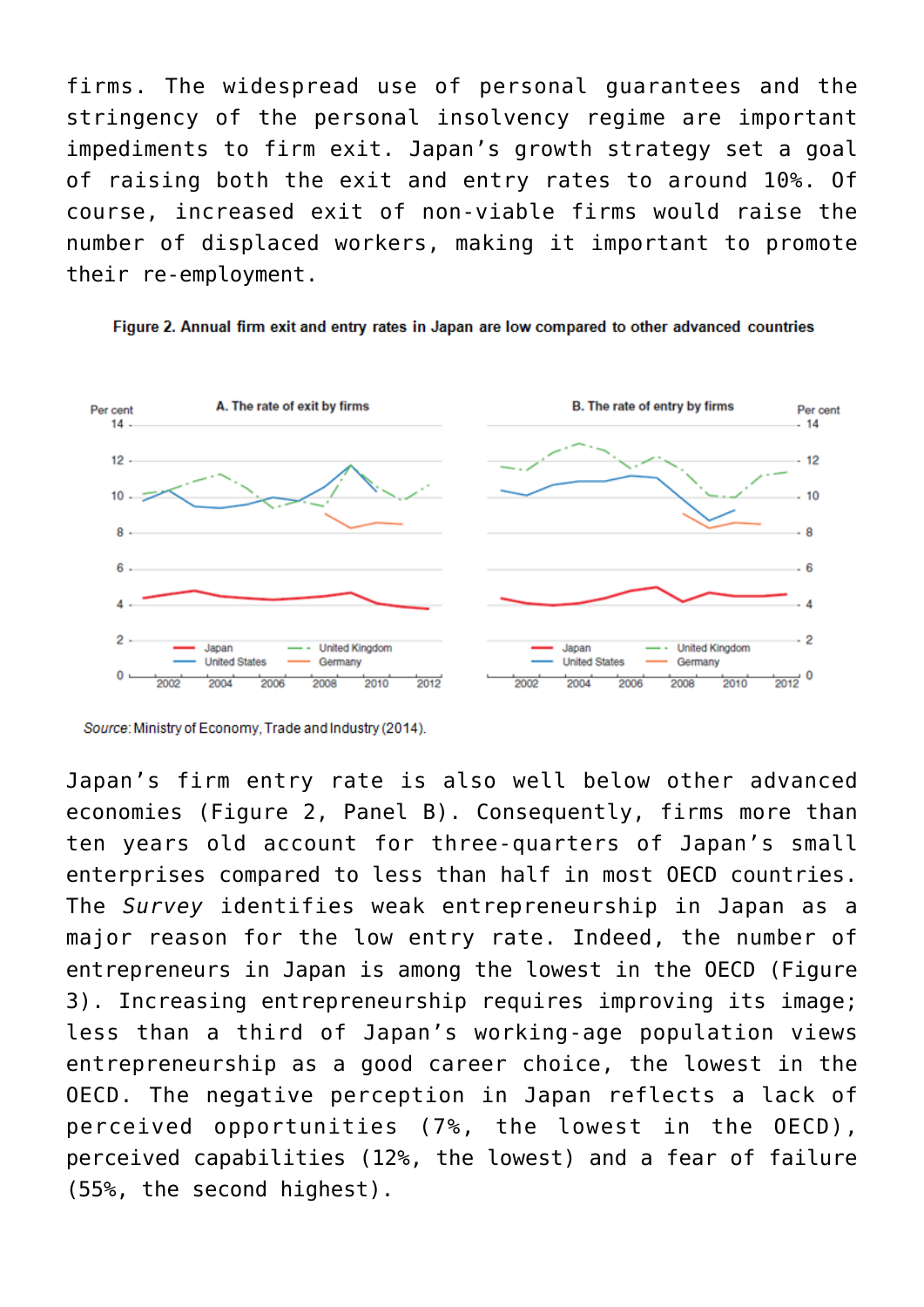## Figure 3. The share of entrepreneurs in Japan is low, especially among women





Source: OECD (2016a).

The main messages of [this](http://www.oecd.org/eco/surveys/economic-survey-japan.htm) *[Survey](http://www.oecd.org/eco/surveys/economic-survey-japan.htm)* on the nexus between productivity and inclusive growth are:

- The dispersion in productivity and labour income between firms is relatively large in Japan and has been widening.
- The firm entry and exit rates in Japan are well below other advanced economies and the number of entrepreneurs is low.
- Policies to facilitate the exit of non-viable firms and to increase the entry of innovative new firms are a priority to boost productivity and promote inclusive growth.

## **References**

Ministry of Economy, Trade and Industry (2014), *2014 White Paper on Small and Medium Enterprises in Japan*, Tokyo.

OECD (2016b), *Entrepreneurship at a Glance*, OECD Publishing, Paris.

OECD (2017a), *OECD Economic Outlook: Statistics and Projections* (database).OECD, Paris.